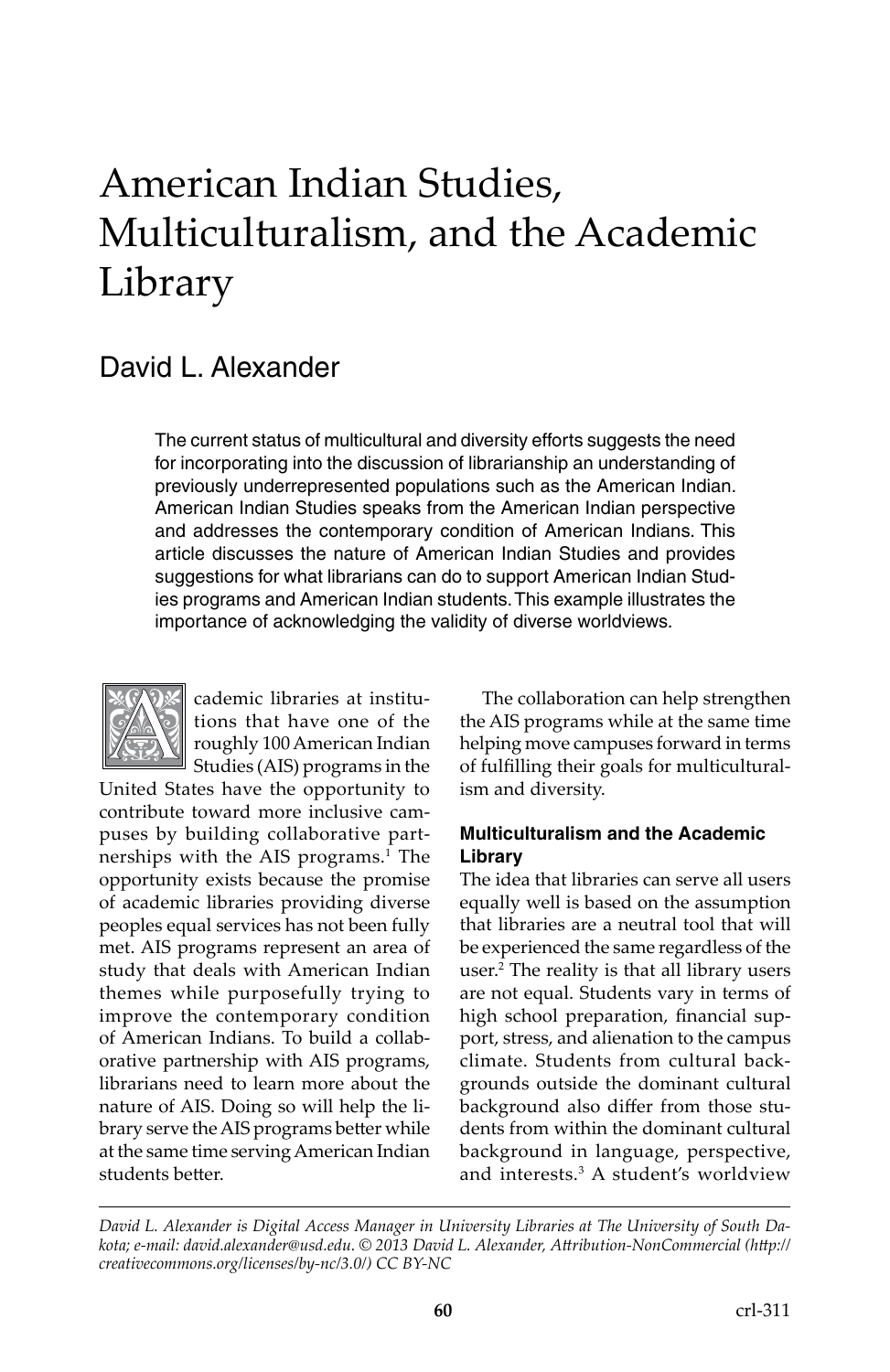helps shape how students interact with libraries, and students of color typically have a worldview that differs from that of students from the dominant cultural group. In addition, a student's previous experiences with racism and oppression may cause students to view institutions such as a large academic library with suspicion.<sup>4</sup>

Diversity efforts in academic libraries address the pluralistic nature of American society and are specifically concerned with how to build an environment that is more inclusive and engaging for people from minority populations.<sup>5</sup> Academic libraries' efforts toward greater diversity are part of wider university efforts that also acknowledge the importance of creating a diverse learning environment for the benefit it brings to learning.<sup>6</sup> The ultimate goal for academic libraries with respect to diversity is to "create an environment in which all students and staff are valued, and where full participation and partnership are the norm."7 Toward this end, "education should be concerned with helping people broaden their horizons, value the ideas of others, see and appreciate the variety in humans around the world, and develop their moral and ethical sensibilities, including a sense of justice."8

The acknowledgement of the need for higher education institutions to become more inclusive dates back to the postwar social contract between the government and underrepresented groups intended to broaden access to public services. The G. I. Bill, the Economic Opportunity Act of 1964, and the 1965 Higher Education Act are examples of legislation related to the social contract. The National Science Foundation, the National Institute of Health, and the Department of Education all implemented programs intended to improve the status of America's minorities.9 The social movements of the 1960s further questioned the privileged position of the white middle-class male. On campuses across the nation, student activism mirrored the social protests and

led to a response by colleges and universities. The response came in the form of "aggressively recruiting diverse students and faculty, broadening the curriculum, and opening avenues for new areas of research and scholarship."10 College and university libraries responded by hiring more minority staff and broadening and strengthening collections to address programmatic changes in areas of race, ethnic, and gender studies.

Increasing recruitment was an important first step in support of diversity in the academy. Nevertheless, increasing recruitment is not enough to correct underrepresentation because it does nothing to address the barriers that contributed to underrepresentation in the first place. Denise Adkins and Lisa Hussey explained, "Libraries share a perception of embracing and providing for all users. However, they also share a common philosophical stance shaped by librarians' individual discursive formations and the dominant cultural hegemony that values some users over others."11

One factor that led to underrepresentation was a difference in power between the dominant and minority groups. Library collections built around the scholarship of the dominant cultural group inherently devalued the intellectual accomplishments of other cultural groups. Library epistemology that developed out of the Western tradition similarly has a limiting influence on cultural diversity and recruitment practices within academic libraries.12

A variety of programs have been initiated in higher education and academic libraries that address the disadvantages faced by minorities in the higher education system. These programs include support services for students from minority groups, various professional development programs for minority staff, and cultural awareness training at both student and staff levels intended to develop better understanding of the minority experience. While progress has clearly been made over the last half century in terms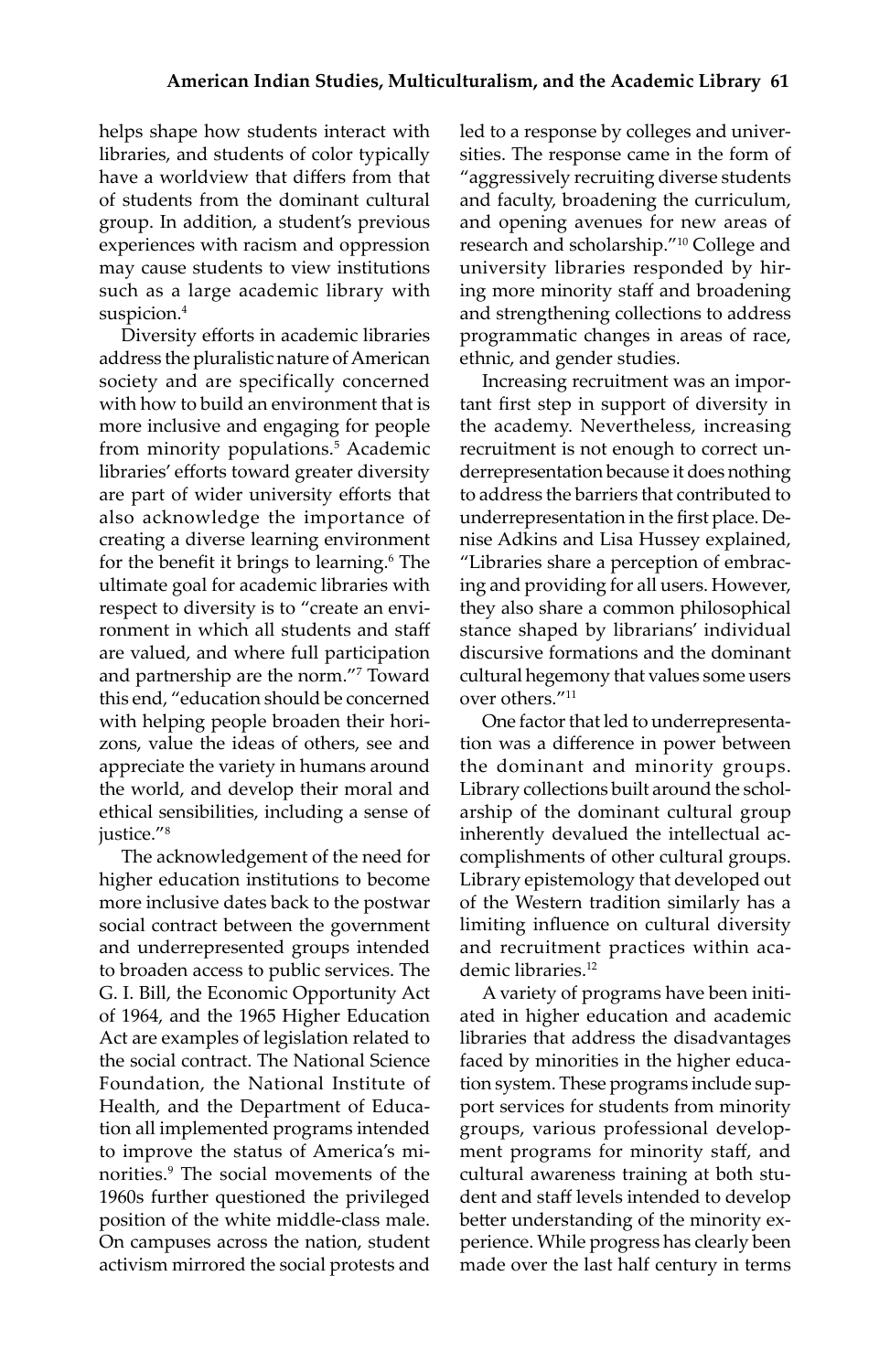of diversity and multicultural awareness, there is also a general sense that more needs to be done to make the academy truly inclusive for all the minority groups found in the pluralistic American society.

Academic libraries' efforts toward greater diversity are part of wider university efforts that acknowledge the importance of creating a diverse learning environment for the benefit it brings to education.<sup>13</sup> The American Research Libraries' (ARL) diversity initiatives have been focused on moving toward a library workforce that more closely matches the proportions of minorities in American society represented by the Leadership and Career Development Program (1997), the ARL Initiative to Recruit a Diverse Workforce (1999), the Career Enhancement Program for Minority MLS Students (2008), and the Leadership Institute for MLS Students. ARL also partnered with OCLC in offering the OCLC Minority Librarian Fellowship Program.

If libraries are to further advance diversity and multiculturalism, a "next generation agenda" needs to be pursued. The definition of *librarianship* needs to be expanded to include issues such as the international and intercultural aspects of scholarly communication, reducing barriers that affect collections, research, topics, human resources, and other aspects, and addresses the connection between learning style differences and diverse populations.14

An additional step that academic libraries can take to become more inclusive organizations is to acknowledge the validity of diverse perspectives and worldviews. Toward that end, library literature needs to include the discussion of the nature of disciplines such as AIS that inherently relate to libraries serving what have historically been underserved peoples.

### **American Indian Studies**

The American Indian became an object of study with the development of the social sciences. But it was not until

the social movements of the 1960s led to changes on college campuses that AIS programs appeared.<sup>15</sup> From the beginning, AIS programs had the basic commitment "to attempt, through education and research, to effect some social change in the lives of Native American people."16 Change will come from "research conducted within a theoretical framework that attempts to place Native American communities within the overall context of American society and to determine how the structures and values of contemporary Native American communities are affected by the larger American society within which those communities exist."17

The popular image of American Indians is one area that impacts how American Indians are treated in the larger society. The popular image was created largely by distorted or stereotypical images based on a romanticized vision of the past. The result is that there is little connection between the popular images of American Indians and the realities of contemporary American Indian life. "It is as if the hopes of nineteenth century assimilationists for a 'vanishing red man' had been realized psychologically in the public's mind."18

The lack of accurate information on American Indians was and continues to be also reflected in academics and academic libraries. Elizabeth Katz and Celeste West edited a 1972 volume titled *Revolting Librarians* that specifically addressed the issue of what the library establishment was not speaking about. Of particular interest is Joan Marshall's argument that

If librarians defend their rights as educators to present all points of view in their collections . . . they must accept their obligation to provide an approach to their collections that is equally without bias, one which does not reinforce psychological, sociological, economic, political, and other assumptions and prejudices of their public.19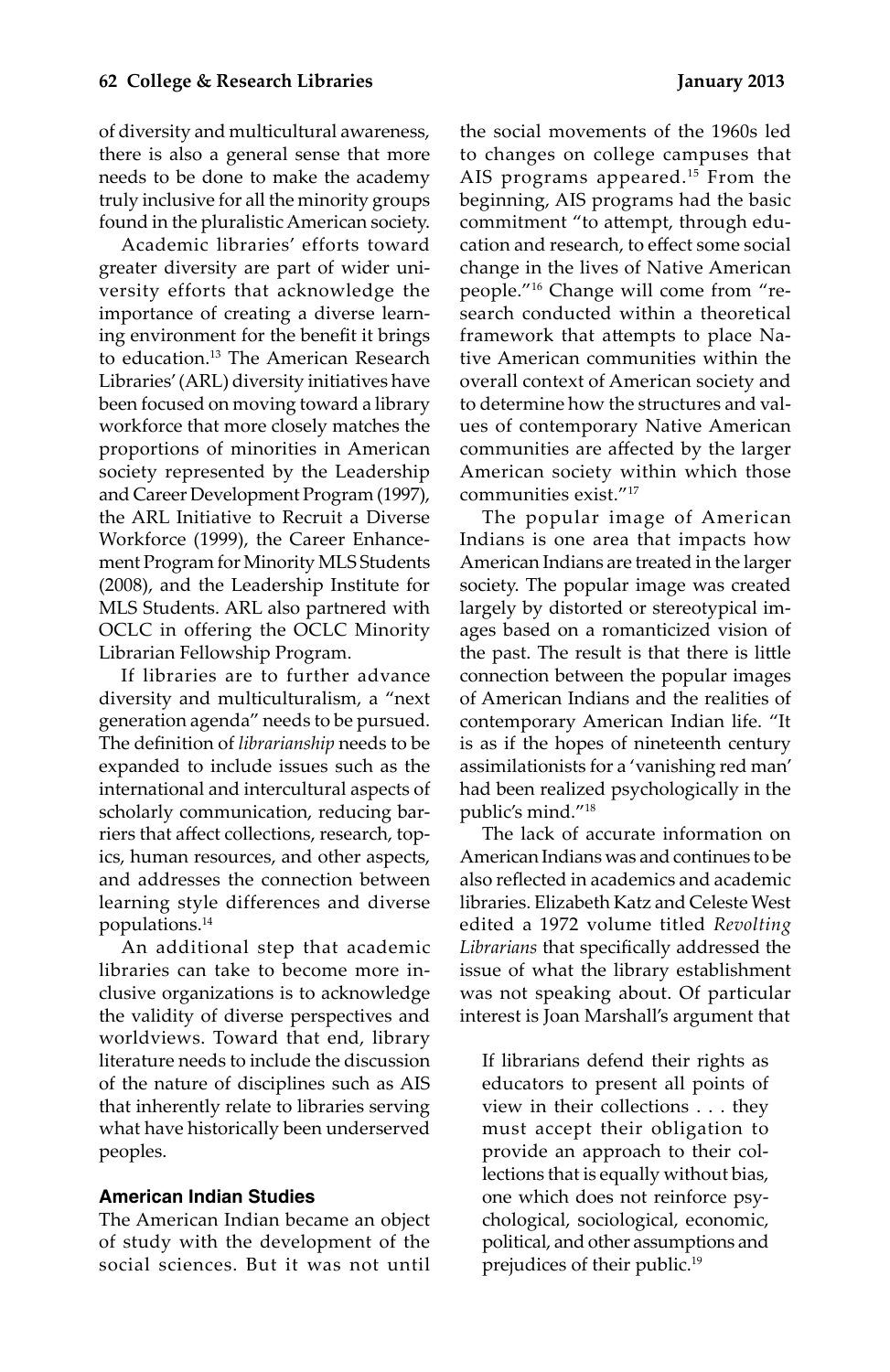#### **American Indian Studies, Multiculturalism, and the Academic Library 63**

Sanford Berman's article in the same volume addressed the lack of diversity in library collections and descried the racist, sexist, and ageist subject headings.20 The subject headings have since been revised with improvements, but there may still be inherent biases in the classification schemes that work against minority groups.

Consider the example of the American Indian. The reality is that the vast majority of materials in libraries on American Indians were written from the exogenous perspective. Any classification scheme developed based on existing conditions in libraries will naturally reflect observable categories in the materials written from the exogenous perspective. AIS, however, specifically studies American Indians from a perspective that originates inside Indian cultures. This perspective leads to the endogenous consideration of American Indians and is a sharp contrast to the exogenous consideration from which other disciplines had viewed and often continue to view Indian affairs.<sup>21</sup>

The endogenous perspective views American Indian affairs more from the tribal perspective as opposed to an exogenous perspective that considers Indian affairs in terms of their relationship to the dominant mainstream perspective. Both endogenous and exogenous considerations are insightful, but for different purposes, and both are legitimate approaches to studying phenomena.<sup>22</sup> However, it is the endogenous perspective that separates AIS from more traditional academic disciplines such as history, religion, politics, sociology, and ethnology.

*History* is an example that illustrates the difference between endogenous and exogenous perspectives. An exogenous consideration may speak of Indian history in relation to the expansion of the United States. An endogenous consideration, on the other hand, would speak of Indian histories that reflect various tribes' experiences dealing with the expansion of the United States.

It is important to note that the view of Indians as a group is an exogenous perspective that developed with the colonization of the Americas. American Indians tend to identify themselves at the tribal level or at the extended family level. AIS typically focuses on the tribal level unless dealing with a topic that is specifically pan-Indian. For example, the Native Studies curriculum at The University of South Dakota were developed around the concept of the *Oceti Sakowin Oyate*, an endogenous description of the tribes that made up what the exogenous perspective labeled the Sioux tribes.

Another layer of complexity related to worldviews is that cultural context can lead to different interpretation or assignment of meaning. *History* again serves as an example. Colonization is often taught as something that occurred in the past that led to the advancement of American civilization. But for American Indian peoples, colonization represents loss of tribal homelands and loss of control over their affairs. The legacy of colonization continues to have an impact on their daily life because colonial (nonnative) structures still exist in contemporary American society.

American Indians may perceive *history* with more immediacy as a result of the near genocide conducted against the American Indian. Because there were only about 250,000 Indians remaining in 1900, there is a high degree of likelihood that contemporary American Indians can trace a relatively direct link to Indian historical figures in a way that white Americans can only do in rare circumstances.<sup>23</sup>

One cannot begin to understand contemporary American Indian life without understanding the treatment of the American Indian in American history. "At the same time, the present reality of Indian community life must be defined in relationship to the continuity of identity from historical past to the present and also to the changes in identity that have taken place through assimilation and acculturation of native communities to the dominant society."24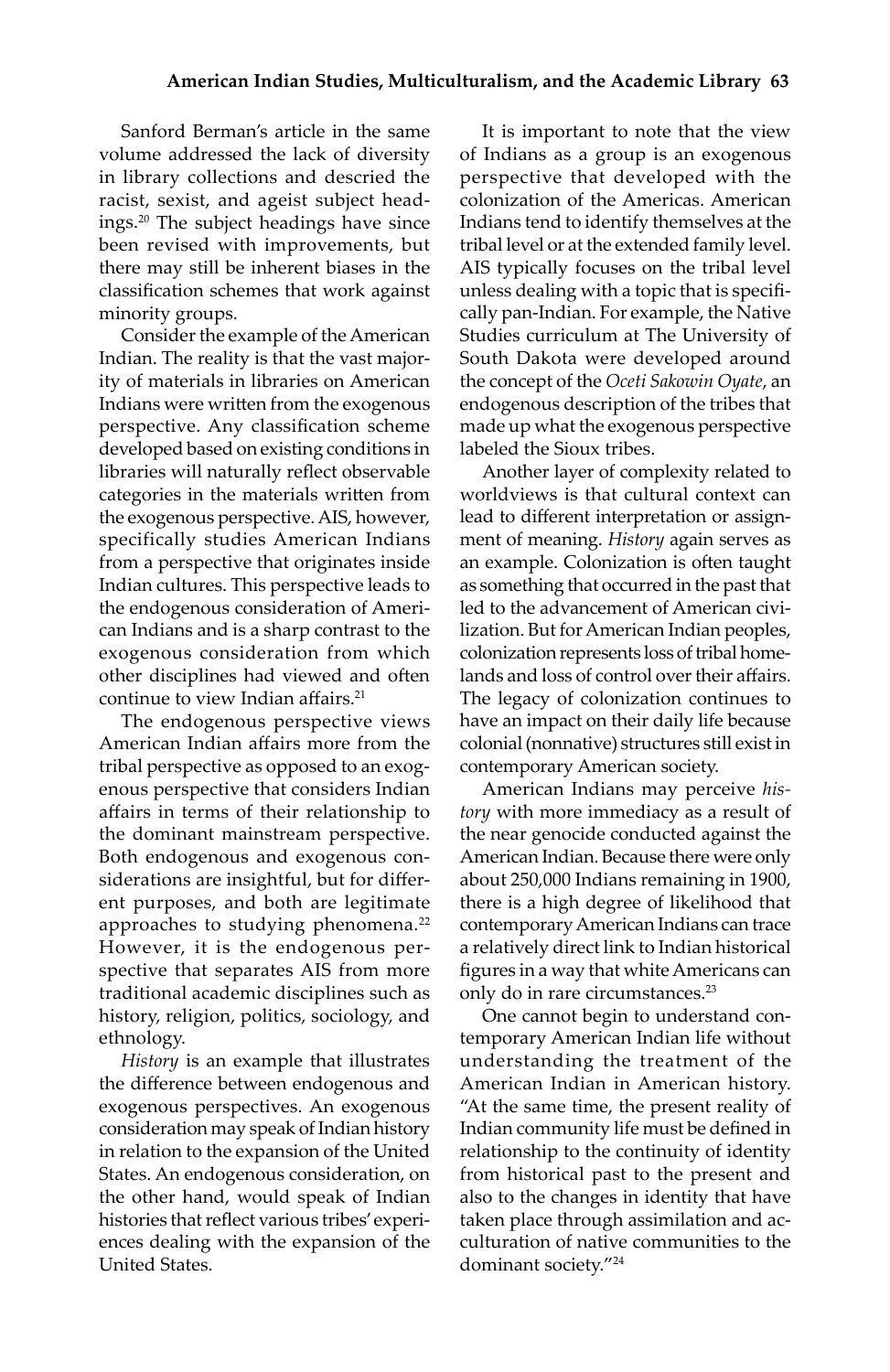Colonialism, as it represents the loss of American Indian control over American Indian affairs, is a theme that underlies virtually every area of AIS, every area of contemporary American Indian life, and the history of American Indian relations for the last 500-plus years. Consideration of colonialism as a context also speaks to the *problem* Indians have presented to the expansion of Western empires.

Some other important terms related to colonization and American Indian tribes are sovereignty, self-determination, and revitalization. Despite being legally sovereign nations, tribes enjoy limited sovereignty and tribal governments remain dependent on the United States.25 Selfdetermination refers to tribes regaining control over their own affairs. In Indian education this concept is closely associated with the tribal college movement.<sup>26</sup> Revitalization refers both to increasing population among American Indian tribes and to a return to or strengthening of indigenous values among contemporary American Indian peoples.

American Indian Studies as a discipline attempts to establish unique intellectual areas of consideration. For example, oral traditions, undervalued in Western history, have validity as an area of study with respect to American Indian tribal histories. Other areas of study include treaty rights, tribal government (traditional and contemporary), social organization (traditional and contemporary), American Indian epistemology, contemporary American Indian issues, American Indian education, American Indian ecology, and so on.

# **Supporting American Indian Studies Programs**

The discipline of American Indian Studies is relatively small and has been slow to develop even in comparison to programs such as ethnic studies, gender studies, or area studies that started around the same time. In the beginning, the number of potential Indian Studies faculty members was limited by the small number of Indian students that had made it into college and the even smaller number that completed their higher education.<sup>27</sup> In the early days of AIS, the faculty were expected to perform administrative functions, develop the curriculum, recruit American Indian students, and provide American Indian student support services. The variety of duties limited the time faculty gave to research and, as a result, hampered the production of a significant body of published scholarship.<sup>28</sup> The situation has improved over time, and outside bodies now often handle recruitment and student support services, but AIS faculty are still often pulled in multiple directions. This continues to hamper the development of the discipline.

The first thing that librarians should know about AIS programs is that, with the slow development, there is a great deal of variation between AIS programs. Some programs are housed in other departments and remain interdisciplinary in structure. In such a case, control over the hiring of faculty and curriculum lies with the department housing the program. The significance of an AIS program achieving departmental status is that it is freed from its dependence on outside departments to provide teachers for interdisciplinary courses that contribute to the AIS program. With department status, an AIS program controls the hiring of faculty and can look for those that have American Indian Studies as their primary focus. With stronger AIS backgrounds, those faculty members can in turn help develop courses with a stronger AIS focus.

Whether an AIS program is a department or housed elsewhere,

the program still generally draws on the expertise of people who have been trained in various established disciplines, usually history or anthropology. But the rhetoric of the Indian students and community leaders who have requested or demanded the establishment of programs has often stressed that the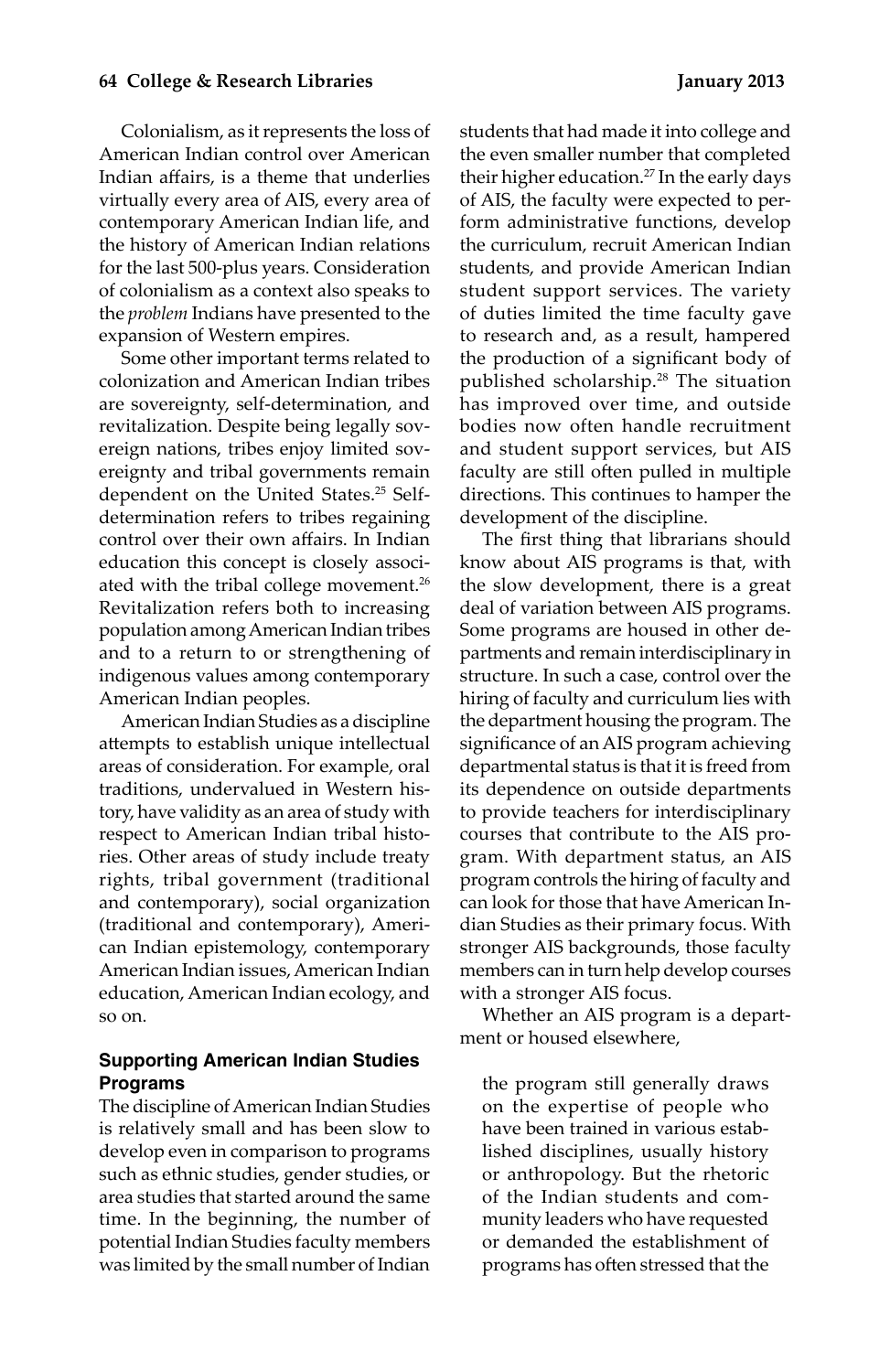past research that has been done and the approaches of the established disciplines have been irrevocably biased.29

AIS directly deals with the scholarship about American Indians that developed out of the Euro-American, white cultural tradition that Ward Churchill described as *educational imperialism*. 30 It is ironic that, to be a legitimate academic program in American higher education institutions, AIS "must conform to sets of conceptual *standards* which are patently in opposition to *Native American* realities and which are allegedly its *raison d'etre.*"31 But, as long as AIS exists within mainstream educational institutions, tension will exist between the system and the field of study that inherently questions the validity of the system.

An aspect of American Indian Studies research is that it has yet to develop a distinct set of methodological procedures, techniques, or apparatus. It uses various means of collecting and analyzing data and other information, from a variety of other disciplines.<sup>32</sup> At the same time, American Indian Studies questions whether or not externally developed methodologies are adequate to explain the unique experiences of American Indian peoples.

In terms of collection development, academic librarians should be aware of the limitations of the traditional academic press system with respect to providing quality materials for American Indian Studies. Because American Indian Studies is an emerging discipline, the mainstream academic presses may not provide sufficient coverage. University presses such as The University of Nebraska Press, The University of Oklahoma Press, and The University of Arizona Press have an established record publishing scholarship related to American Indians and are good sources for books in this field. Librarians may also want to watch smaller regional presses for relevant materials that have not made it into mainstream academic presses. Librarians should keep

in mind that American Indian Studies continues to share methodologies with other disciplines and that American Indian–related scholarship produced in other disciplines still has relevance for American Indian Studies. If funds for supporting American Indian Studies are limited, other academic departments might be called upon for purchasing books about American Indians that overlap with other areas of study.

In terms of scholarly articles, the AIS discipline is fairly small. Scholarly journals in the discipline include *Wicazo Sa Review*, *American Indian Quarterly*, *American Indian Culture and Research Journal*, and *Sail* (formerly *Studies in American Indian Literature*). Scholarly journals from other disciplines may include articles about American Indians, but they are less likely to be written from the American Indian perspective.<sup>33</sup>

To properly support American Indian Studies programs, it is necessary for academic librarians to have an understanding of the nature of American Indian Studies programs. Collection development policies for American Indian Studies should reflect a tribal focus and use pan-Indian materials to support relevant topic areas.

One of the central topics of study in American Indian Studies is the American Indian response to colonization. This topic might be explored at the level of an individual tribe, but it might equally be a comparison between the experiences of multiple tribes or from the viewpoint of the colonizer. Colonization is also an area in which American Indians can compare their experience with indigenous peoples from any part of the world.

# **Supporting American Indian Students**

Librarians need to be aware that there is also variation among individuals within a cultural group. American Indian students are not all the same. Students vary in geographic background. Some come from rural reservations, while others hail from cities. Some students have more of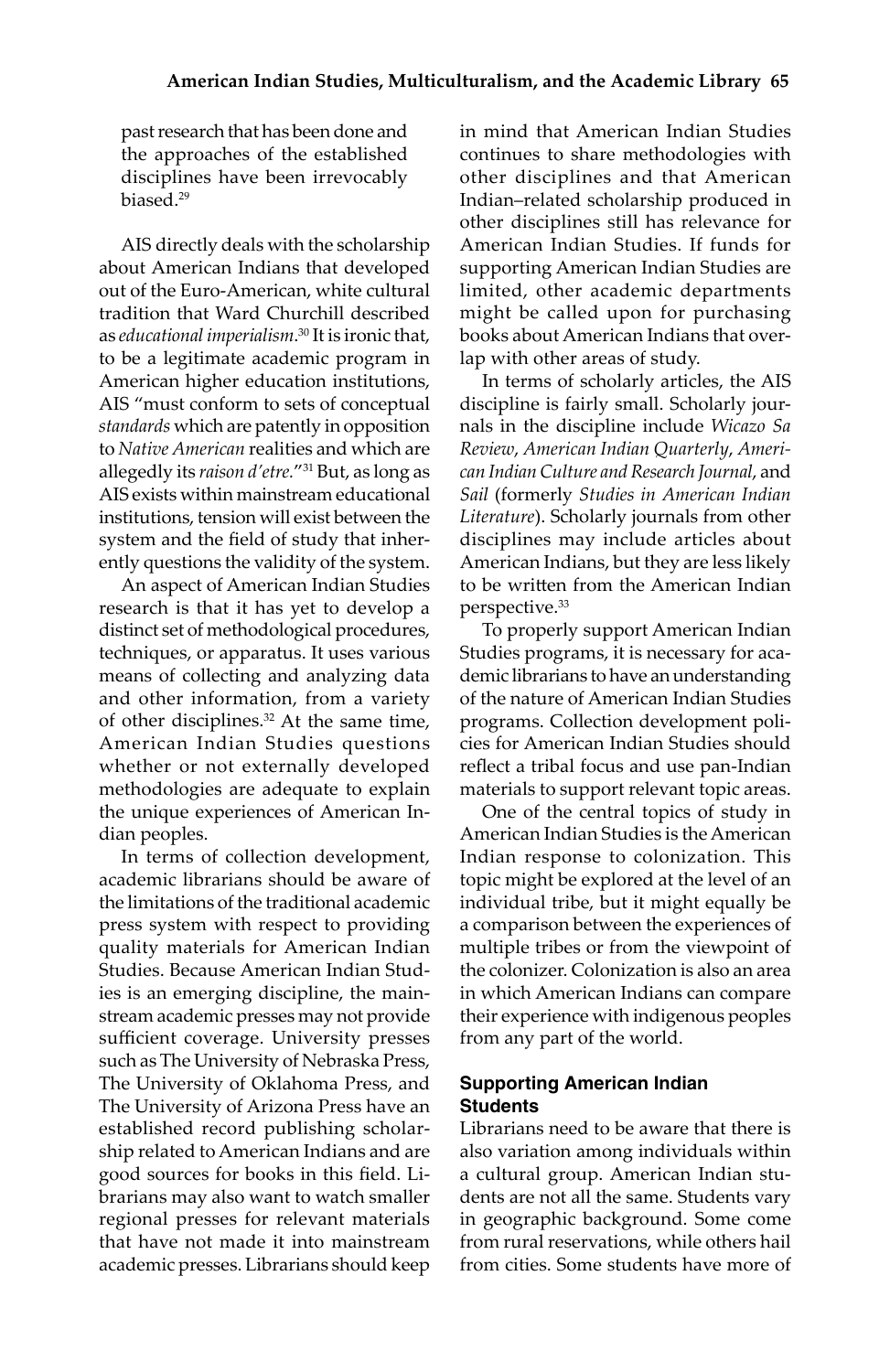a traditional American Indian cultural orientation than others. Some want to identify as American Indian and participate in cultural activities; others do not. Some students may have graduated from a school that did not adequately prepare them for college, while other students may have graduated from a school that prepared them well.

Personal or family history may work against some American Indian students with respect to attending a higher education institution and using the library. Indian culture was believed to detract from the chance the Indian student would successfully complete his or her education. Decades of educational policy sought to separate American Indian students from their cultural heritage.<sup>34</sup> Research, primarily conducted since the 1960s, has shown that knowledge of tribal culture is actually beneficial and helps give American Indian students a positive self-identity that supports them in their pursuit of education. But there is still a legacy of schools prohibiting cultural practices, including the speaking of Native languages, of removing American Indian children from their homes to boarding schools, of abuse in boarding schools, and so on that may impact some American Indian students' experience with education. There is a connection to many of the social problems faced in Indian communities today to the educational policies of the past. Librarians working with American Indian students should at least be aware that distinct historical context and student backgrounds may complicate American Indian students' educational experience, but the librarians should not assume that is true of all American Indian students. Librarians should acknowledge the value of cultural activities and student services that support American Indian students. Librarians should take advantage of opportunities to learn more about American Indian history, culture, and contemporary society when those opportunities are available.

Librarians who want to support American Indian students more actively can investigate what support programs are available and ask to be involved. For example, a library tour could be offered if the college or university has a separate orientation program for American Indian students. A representative from the library could also attend any type of welcome or support activity held for American Indian students throughout the year. Librarians can also take library services to the American Indian students. If there is some type of American Indian center where students gather, a librarian can hold office hours there. Librarians who get to know American Indian students through these types of activities will make the library and librarians more approachable when it comes time for the students to use the library and make the students more likely to seek help if they need research assistance.

#### **Conclusions**

It is important to keep in mind that AIS is a young discipline that is continuing to develop. The discipline identifies key themes and issues such as those discussed above and provides a framework for analyzing the themes and issues. The research publications from the discipline are still comparatively small in number. Collection development efforts should work to include materials related to the themes and issues of the discipline. This includes looking outside the more traditional academic publishers and looking for the most relevant materials in related disciplines.

American Indian Studies is closely connected to supporting American Indian students. Academic librarians who want to support American Indian students should keep in mind that American Indians are a distinct population within American society. Historical circumstances and cultural characteristics may make the college experience very different for some American Indian students. At the same time, a great deal of variation exists between American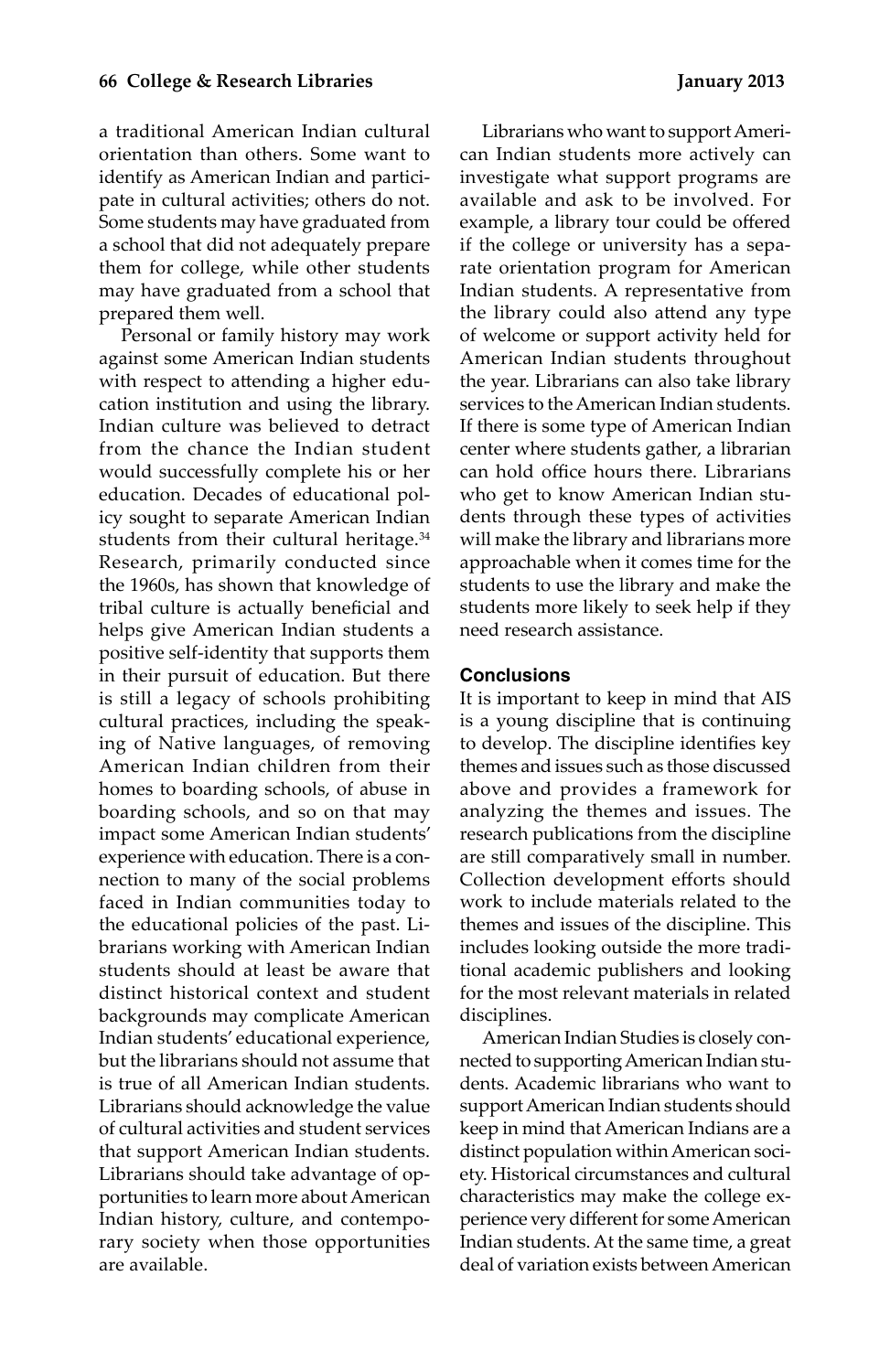### **American Indian Studies, Multiculturalism, and the Academic Library 67**

Indian students. Academic librarians can learn more about American Indians and work to build collaborative partnerships with AIS departments and student services in supporting American Indian students. Two recommended practices toward this goal would be to include the library if there is an orientation to campus specifically for American Indian students and to hold office hours where American Indian students gather such as an American Indian culture center.

The most important point for taking multiculturalism and diversity efforts to the next level is to acknowledge the validity of worldviews inherent in diverse groups such as American Indians. The acknowledgement needs to be reflected in practice. Librarians wanting to make a contribution to multiculturalism and diversity efforts should strive to learn more about diverse peoples and translate this knowledge into collection development policies and services.

# **Notes**

 1. See https://facultystaff.richmond.edu/~rnelson/asail/guide/guide.html for Robert M. Nelson's listing of American Indian studies programs.

- 2. Thomas Weissinger, "Competing Models of Librarianship: Do Core Values Make a Difference?" *The Journal of Academic Librarianship* 29, no. 1 (Jan. 2003): 32.
- 3. Rebecca R. Martin, "Changing the University Climate: Three Libraries Respond to Multicultural Studies," *The Journal of Academic Librarianship* (Mar. 1994): 2–9.
- 4. Rhonda Rios Kravity, Adelia Lines, and Vivian Sykes, "Serving the Emerging Majority: Documenting Their Voices," *Library Administration & Management* 5 (1991): 184–88.

 5. Roberto G. Trujillo and David C. Weber, "Academic Library Responses to Cultural Diversity: A Position Paper for the 1990s," *The Journal of Academic Librarianship* 17, no. 3 (1991): 157–61.

 6. Barbara I. Dewey, "The Imperative for Diversity: ARL's Progress and Role," *portal: Libraries and the Academy* 9, no. 3 (July, 2009): 355–61.

 7. Roberto G. Trujillo and David C. Weber, "Academic Library Responses to Cultural Diversity: A Position Paper for the 1990s," *The Journal of Academic Librarianship* 17, no. 3 (1991): 157.

8. Trujillo and Weber, "Academic Library Responses to Cultural Diversity," 158.

 9. See William C. Welburn's discussion of Nancy Cantor's 2002 speech in "Creating Inclusive Communities: Diversity and the Responses of Academic Libraries," *portal: Libraries and the Academy*  10 (2010): 355–63.

10. Welburn, "Creating Inclusive Communities," 355.

11. Denise Adkins and Lisa Hussey, "The Library in the Lives of Latino College Students," *The Library Quarterly* 76 (2006): 457.

12. Ibid.

13. Dewey, "The Imperative for Diversity."

14. Ibid.

15. For a discussion on the origins of American Indian Studies programs, see (for example) M. Annette Jamies, "American Indian Studies: Toward an Indigenous Model," *American Indian Culture and Research Journal* 11, no. 3 (1987): 1–16.

16. Clara Sue Kidwell, "Native American Studies: Academic Concerns and Community Service," *American Indian Culture and Research Journal* 2 (1978): 7.

17. Ibid.

18. Terry P. Wilson, "Custer Never Would Have Believed It: Native American Studies in Academia," *American Indian Quarterly* 5 (1979): 224.

19. Joan Marshall, "LC Cataloging: An Indictment," in *Revolting Librarians*, ed. Celeste West and Elizabeth Katz (San Francisco, Booklegger Press, 1972), 45–49.

20. Sanford Berman, "Libraries to the People!" in *Revolting Librarians*, ed. Celeste West and Elizabeth Katz (San Francisco, Booklegger Press, 1972), 51–57.

21. Russell Thornton, "American Indian Studies as an Academic Discipline," *American Indian Culture and Research Journal* 2, no. 3/4 (1978): 13.

22. Ibid.

23. Population cited in Nancy Bonvillain, *Native Nations: Cultures and Histories of Native North America* (Prentice Hall: Upper Saddle River, N.J., 2001), 32.

24. Kidwell, "Native American Studies," 6.

25. The situation of American Indian Studies in terms of campus politics is very similar. Ameri-